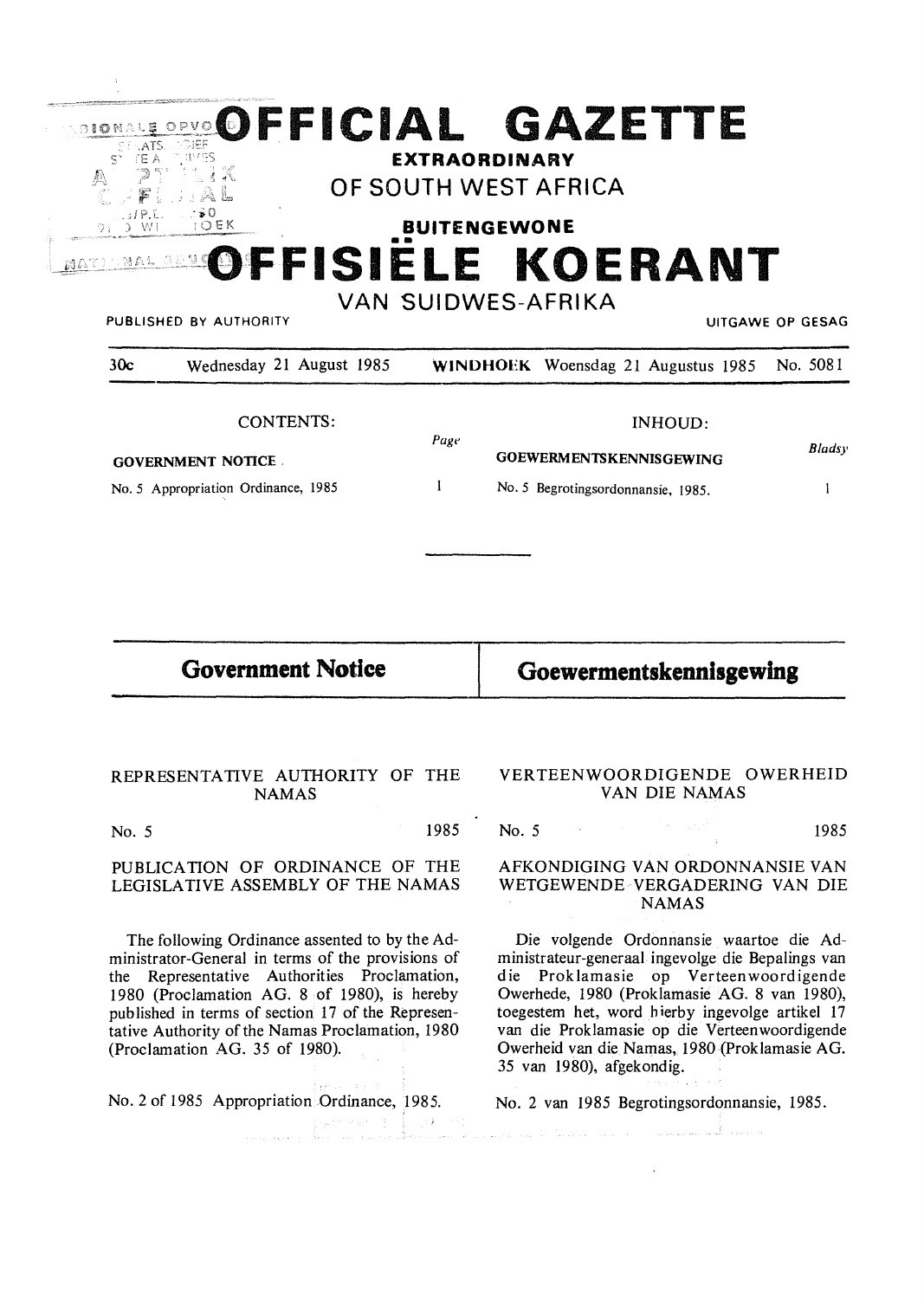**Ordinance No. 2 ofl985** 

## **APPROPRIATION ORDINANCE, 1985.**

*(Assented to by the Administrator-General on 9 August 1985)* 

*(Afrikaans text signed)* 

# **ORDINANCE**

### **To appropriate an amount of money for the administration of the affairs of the Namas during the financial year ending 31 March 1986.**

BE IT ORDAINED by the Legislative Assembly of the Namas, as follows:-

Appropriation of R21 848 000 for administration of affairs of Namas.

1. Subject to the provisions of the Representative Authorities Proclamation, 1980 (Proclamation AG. 8 of 1980), and the State Finance Act, 1982 (Act 1 of 1982), the amounts of money set out in column 1 of the Schedule are hereby appropriated, as a charge to the Revenue Fund of the Representative Authority of the Namas, for the administration of the affairs of the Namas during the financial year ending 31 March 1986.

Short title. 2. This Ordinance shall be called the Appropriation Ordinance, 1985.

|                  | <b>VOTE</b>                                                                                                                   | COLUMN 1   | <b>COLUMN 2</b> |
|------------------|-------------------------------------------------------------------------------------------------------------------------------|------------|-----------------|
| No.              | Title                                                                                                                         | R          | R               |
| ı                | Including-                                                                                                                    | 1 052 000  |                 |
|                  | External and Internal<br>Relations:<br>Entertainment by the Secretary<br>and Heads of Divisions<br>Departmental entertainment |            | 2 000<br>1000   |
| $\overline{2}$   |                                                                                                                               | 1 791 000  |                 |
| 3                |                                                                                                                               | 5 730 600  |                 |
| $\boldsymbol{4}$ |                                                                                                                               | 9 628 000  |                 |
| 5                | a gara se formado de                                                                                                          | 1 047 400  |                 |
| 6                |                                                                                                                               | 2 599 000  |                 |
|                  | $\mathbb{R}^n$ and $\mathbb{R}^n \times \mathbb{R}^n$<br><b>TOTAL</b>                                                         | 21 848 000 |                 |

### SCHEDULE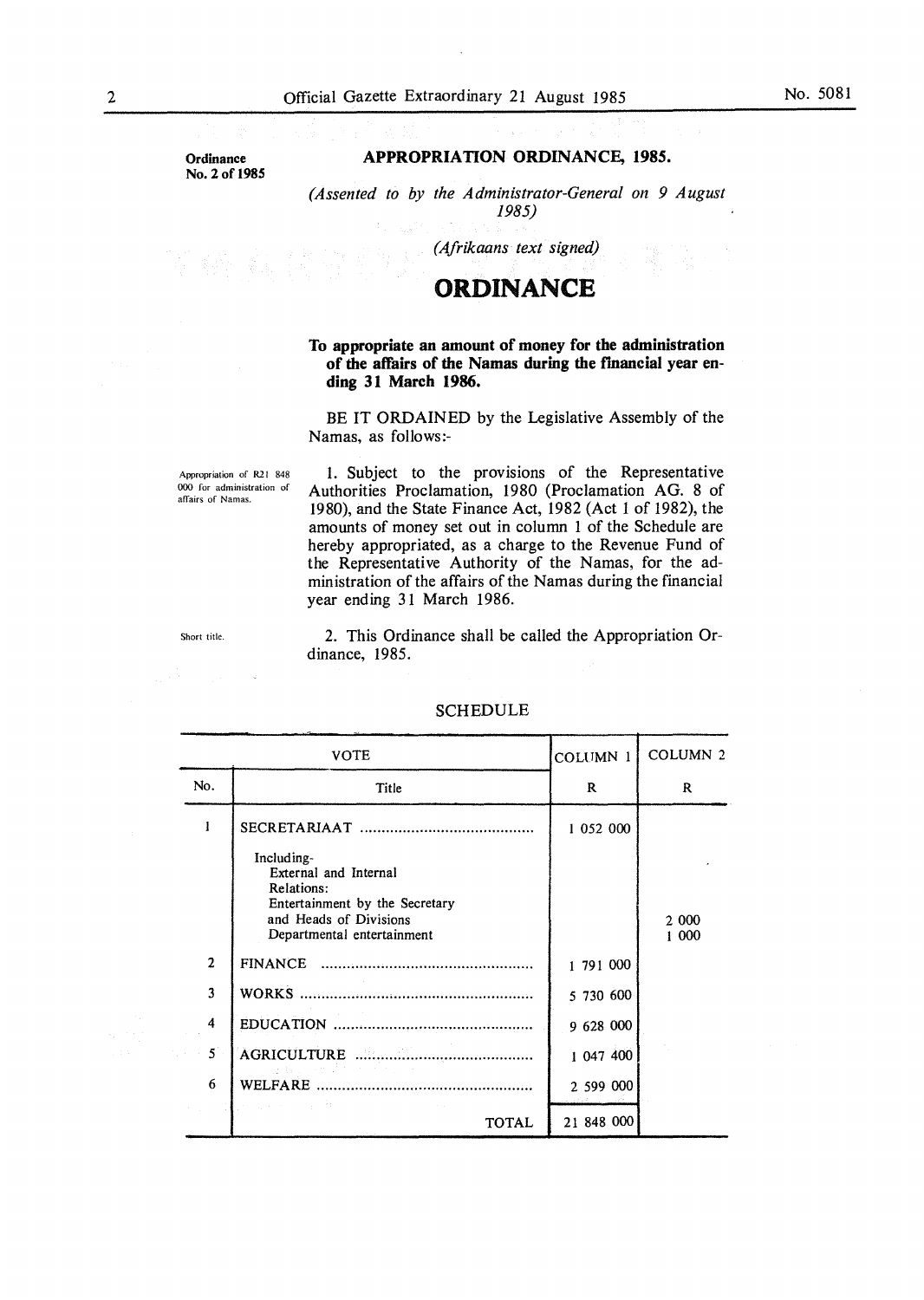# **BEGROTINGSORDONNANSIE, 1985. Ordonnansie**

**No. 2 van 1985** 

*(Toegestem deur die Administrateur-generaal op 9 Augustus 1985)* 

*(Afrikaanse teks onderteken)* 

# **ORDONNANSIE**

## **Tot bewilliging van 'n bedrag geld vir die administrasie van die sake vna die Namas** in **die boelgaar wat op 31 Maart 1986 eindig.**

Die Wetgewende Vergadering van die Namas VERORDEN SOOS VOLG:-

1. Behoudens die bepaling van die Proklamasie op Ver-Bewilliging van R2 I 848 teenwoordigende Owerhede, 1980 (Proklamasie AG. 8 van <sup>000 vir administrasie van</sup> 1980), en die Wet op Staatsfinansies 1982, (Wet 1 van 1982), word die bedrae geld wat in kolom 1 van die Bylae uiteengesit word, hierby, as 'n las teen die Inkomstefonds van die Verteenwoordigende Owerheid van die Namas bewillig vir die administrasie van die sake van die Namas in die boekjaar wat op 31 Maart 1986 eindig.

2. Hierdie Ordonnansie heet die Begrotingsordonnansie, Kort titel. 1985.

|                | <b>BEGROTINGSPOS</b>                                                                                                                 | KOLOM <sub>1</sub> | KOLOM <sub>2</sub> |
|----------------|--------------------------------------------------------------------------------------------------------------------------------------|--------------------|--------------------|
| No.            | Titel                                                                                                                                | R                  | R                  |
|                | Met inbegrip van -<br>Eksterne en Interne betrekkinge<br>Onthaal deur die Sekretaris<br>en Afdelingshoofde<br>Departementele onthaal | 1 052 000          | 2 000<br>1 000     |
| $\overline{a}$ |                                                                                                                                      | 1 791 000          |                    |
| 3              |                                                                                                                                      | 5 730 600          |                    |
| 4              |                                                                                                                                      | 9 628 000          |                    |
| 5              |                                                                                                                                      | 1047400            |                    |
| 6              |                                                                                                                                      | 2 599 000          |                    |
|                | TOTAAL                                                                                                                               | 21 848 000         |                    |

#### **BYLAE**